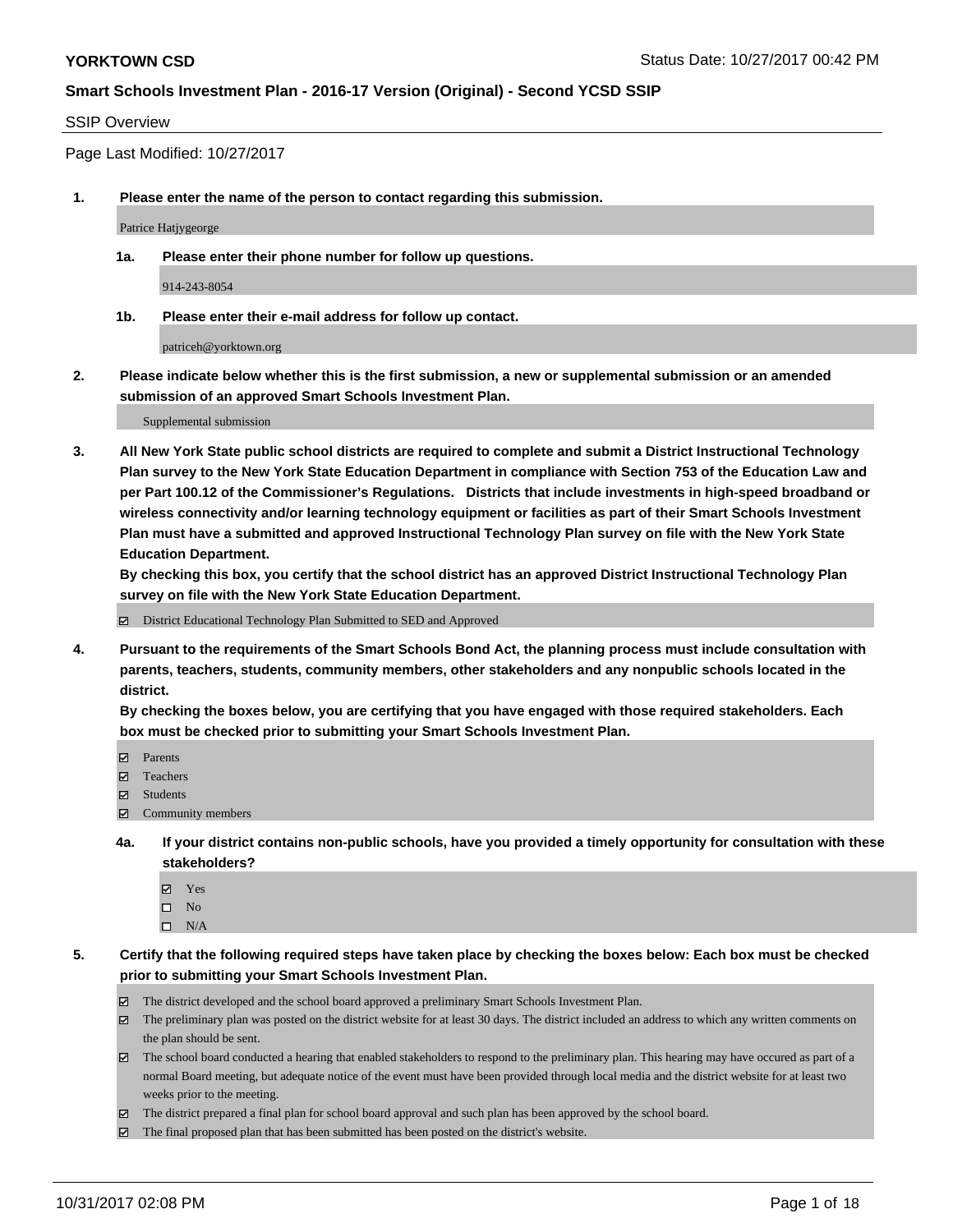SSIP Overview

Page Last Modified: 10/27/2017

**5a. Please upload the proposed Smart Schools Investment Plan (SSIP) that was posted on the district's website, along with any supporting materials. Note that this should be different than your recently submitted Educational Technology Survey. The Final SSIP, as approved by the School Board, should also be posted on the website and remain there during the course of the projects contained therein.**

YCSDSSIP2.pdf BOE-YCSD SSIP 2.pdf

**5b. Enter the webpage address where the final Smart Schools Investment Plan is posted. The Plan should remain posted for the life of the included projects.**

www.yorktown.org

**6. Please enter an estimate of the total number of students and staff that will benefit from this Smart Schools Investment Plan based on the cumulative projects submitted to date.**

4,500

**7. An LEA/School District may partner with one or more other LEA/School Districts to form a consortium to pool Smart Schools Bond Act funds for a project that meets all other Smart School Bond Act requirements. Each school district participating in the consortium will need to file an approved Smart Schools Investment Plan for the project and submit a signed Memorandum of Understanding that sets forth the details of the consortium including the roles of each respective district.**

 $\Box$  The district plans to participate in a consortium to partner with other school district(s) to implement a Smart Schools project.

**8. Please enter the name and 6-digit SED Code for each LEA/School District participating in the Consortium.**

| <b>Partner LEA/District</b> | <b>ISED BEDS Code</b> |
|-----------------------------|-----------------------|
| (No Response)               | (No Response)         |

**9. Please upload a signed Memorandum of Understanding with all of the participating Consortium partners.**

(No Response)

**10. Your district's Smart Schools Bond Act Allocation is:**

\$1,463,127

**11. Enter the budget sub-allocations by category that you are submitting for approval at this time. If you are not budgeting SSBA funds for a category, please enter 0 (zero.) If the value entered is \$0, you will not be required to complete that survey question.**

|                                       | Sub-        |
|---------------------------------------|-------------|
|                                       | Allocations |
| <b>School Connectivity</b>            | l 0         |
| Connectivity Projects for Communities | l 0         |
| <b>Classroom Technology</b>           | 763,102     |
| Pre-Kindergarten Classrooms           | l O         |
| Replace Transportable Classrooms      |             |
| High-Tech Security Features           | l 0         |
| Totals:                               | 763,102     |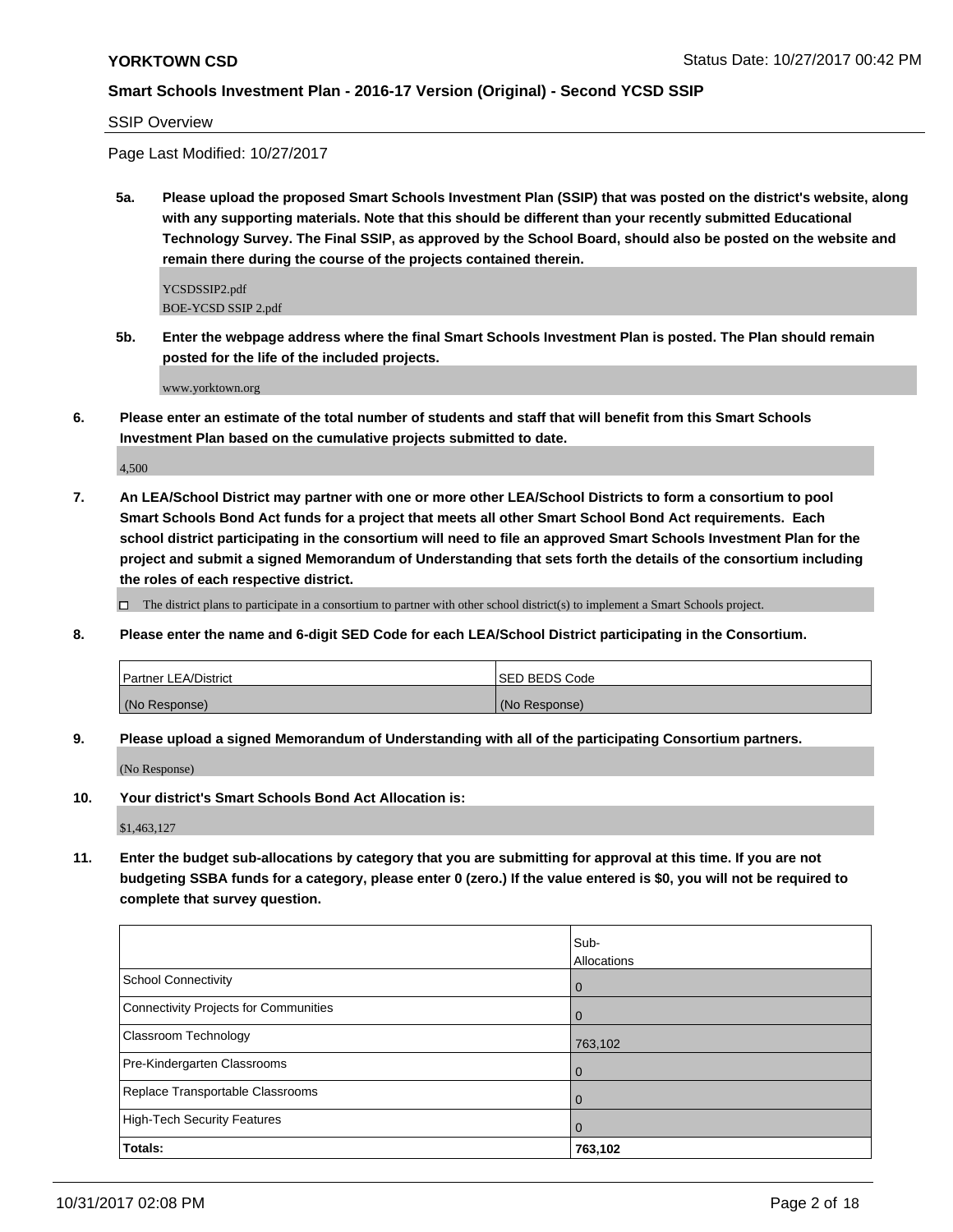### School Connectivity

Page Last Modified: 03/01/2017

- **1. In order for students and faculty to receive the maximum benefit from the technology made available under the Smart Schools Bond Act, their school buildings must possess sufficient connectivity infrastructure to ensure that devices can be used during the school day. Smart Schools Investment Plans must demonstrate that:**
	- **sufficient infrastructure that meets the Federal Communications Commission's 100 Mbps per 1,000 students standard currently exists in the buildings where new devices will be deployed, or**
	- **is a planned use of a portion of Smart Schools Bond Act funds, or**
	- **is under development through another funding source.**

**Smart Schools Bond Act funds used for technology infrastructure or classroom technology investments must increase the number of school buildings that meet or exceed the minimum speed standard of 100 Mbps per 1,000 students and staff within 12 months. This standard may be met on either a contracted 24/7 firm service or a "burstable" capability. If the standard is met under the burstable criteria, it must be:**

**1. Specifically codified in a service contract with a provider, and**

**2. Guaranteed to be available to all students and devices as needed, particularly during periods of high demand, such as computer-based testing (CBT) periods.**

**Please describe how your district already meets or is planning to meet this standard within 12 months of plan submission.**

(No Response)

**1a. If a district believes that it will be impossible to meet this standard within 12 months, it may apply for a waiver of this requirement, as described on the Smart Schools website. The waiver must be filed and approved by SED prior to submitting this survey.**

**2. Connectivity Speed Calculator (Required)**

|                         | l Number of<br>Students | Multiply by<br>100 Kbps | Divide by 1000 Current Speed<br>to Convert to<br>Required<br>Speed in Mb | lin Mb           | Expected<br>Speed to be<br>Attained Within Required<br>12 Months | <b>Expected Date</b><br>When<br>Speed Will be<br>Met |
|-------------------------|-------------------------|-------------------------|--------------------------------------------------------------------------|------------------|------------------------------------------------------------------|------------------------------------------------------|
| <b>Calculated Speed</b> | (No<br>Response)        | (No Response)           | (No<br>Response)                                                         | (No<br>Response) | (No<br>Response)                                                 | (No<br>Response)                                     |

**3. Describe how you intend to use Smart Schools Bond Act funds for high-speed broadband and/or wireless connectivity projects in school buildings.**

(No Response)

**4. Describe the linkage between the district's District Instructional Technology Plan and the proposed projects. (There should be a link between your response to this question and your response to Question 1 in Part E. Curriculum and Instruction "What are the district's plans to use digital connectivity and technology to improve teaching and learning?)**

(No Response)

 $\Box$  By checking this box, you are certifying that the school district has an approved waiver of this requirement on file with the New York State Education Department.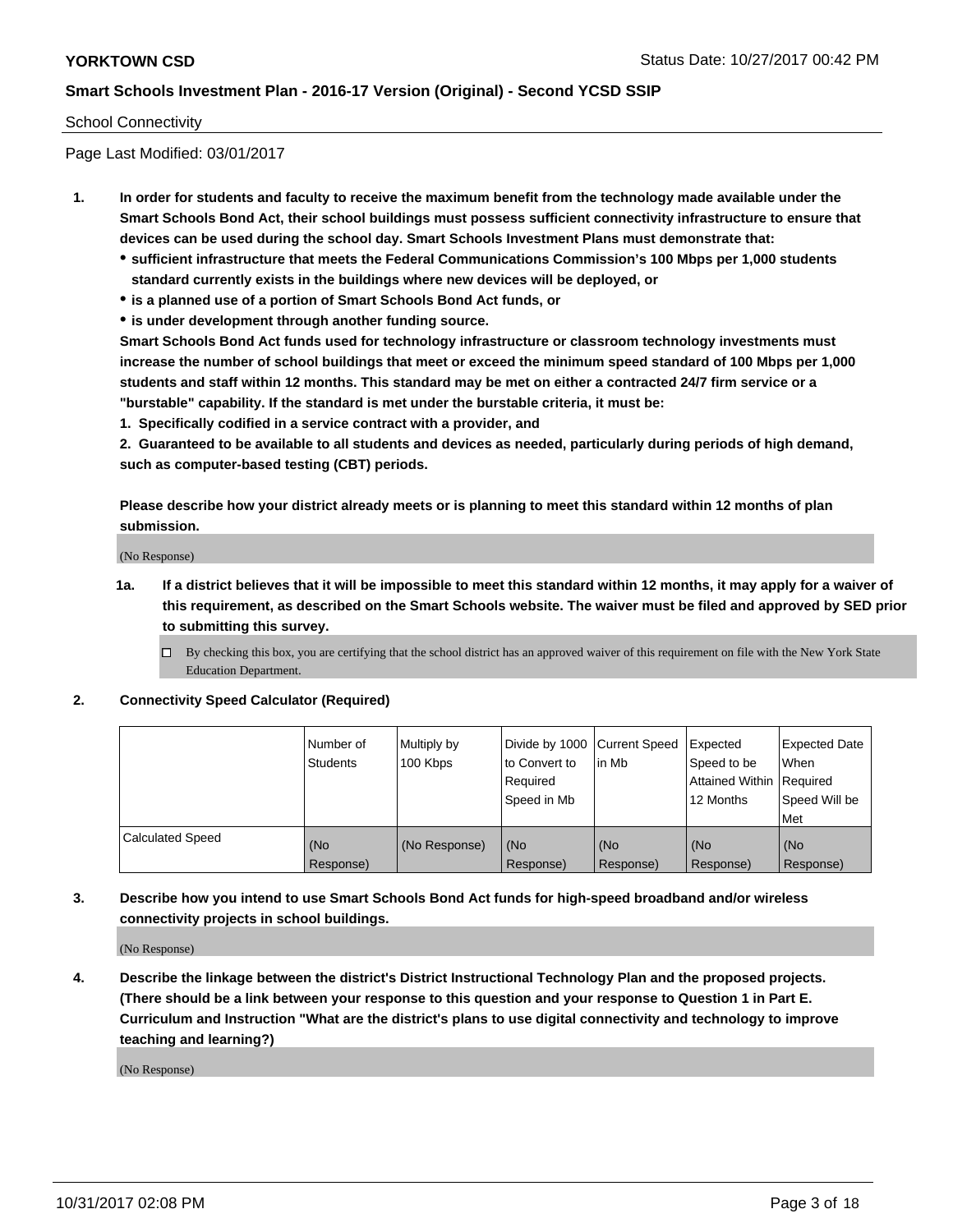### School Connectivity

Page Last Modified: 03/01/2017

**5. If the district wishes to have students and staff access the Internet from wireless devices within the school building, or in close proximity to it, it must first ensure that it has a robust Wi-Fi network in place that has sufficient bandwidth to meet user demand.**

**Please describe how you have quantified this demand and how you plan to meet this demand.**

(No Response)

**6. As indicated on Page 5 of the guidance, the Office of Facilities Planning will have to conduct a preliminary review of all capital projects, including connectivity projects.**

**Please indicate on a separate row each project number given to you by the Office of Facilities Planning.**

| Project Number |  |
|----------------|--|
|                |  |
| (No Response)  |  |

**7. Certain high-tech security and connectivity infrastructure projects may be eligible for an expedited review process as determined by the Office of Facilities Planning.**

**Was your project deemed eligible for streamlined review?**

(No Response)

**8. Include the name and license number of the architect or engineer of record.**

| Name          | License Number |
|---------------|----------------|
| (No Response) | (No Response)  |

**9. If you are submitting an allocation for School Connectivity complete this table.**

**Note that the calculated Total at the bottom of the table must equal the Total allocation for this category that you entered in the SSIP Overview overall budget.** 

|                                            | Sub-          |
|--------------------------------------------|---------------|
|                                            | Allocation    |
| Network/Access Costs                       | (No Response) |
| <b>Outside Plant Costs</b>                 | (No Response) |
| School Internal Connections and Components | (No Response) |
| <b>Professional Services</b>               | (No Response) |
| Testing                                    | (No Response) |
| <b>Other Upfront Costs</b>                 | (No Response) |
| <b>Other Costs</b>                         | (No Response) |
| Totals:                                    | 0             |

**10. Please detail the type, quantity, per unit cost and total cost of the eligible items under each sub-category. This is especially important for any expenditures listed under the "Other" category. All expenditures must be eligible for tax-exempt financing to be reimbursed through the SSBA. Sufficient detail must be provided so that we can verify this is the case. If you have any questions, please contact us directly through smartschools@nysed.gov. NOTE: Wireless Access Points should be included in this category, not under Classroom Educational Technology,**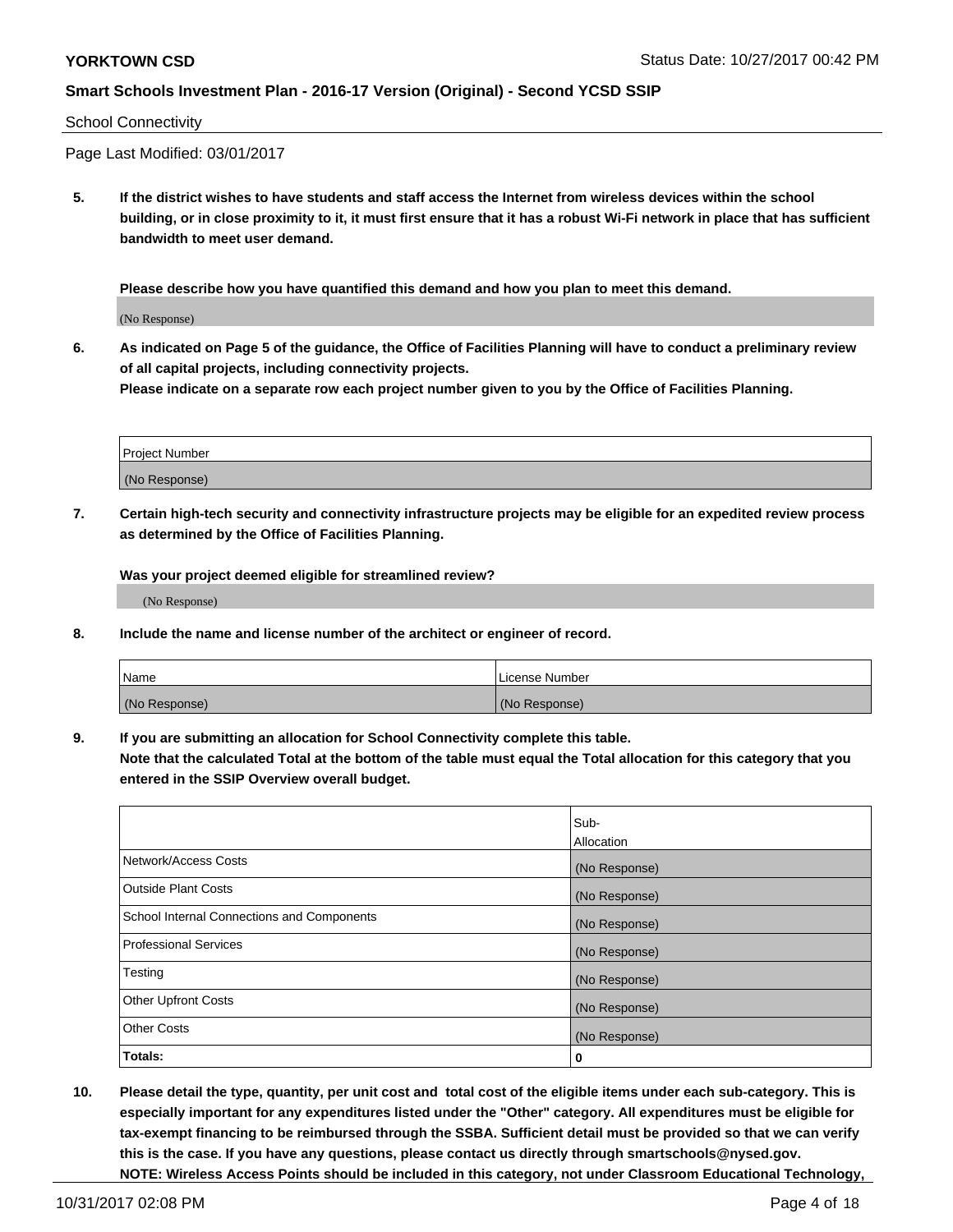School Connectivity

Page Last Modified: 03/01/2017

# **except those that will be loaned/purchased for nonpublic schools. Add rows under each sub-category for additional items, as needed.**

| Select the allowable expenditure | Item to be purchased | Quantity      | Cost per Item | <b>Total Cost</b> |
|----------------------------------|----------------------|---------------|---------------|-------------------|
| type.                            |                      |               |               |                   |
| Repeat to add another item under |                      |               |               |                   |
| each type.                       |                      |               |               |                   |
| (No Response)                    | (No Response)        | (No Response) | (No Response) | (No Response)     |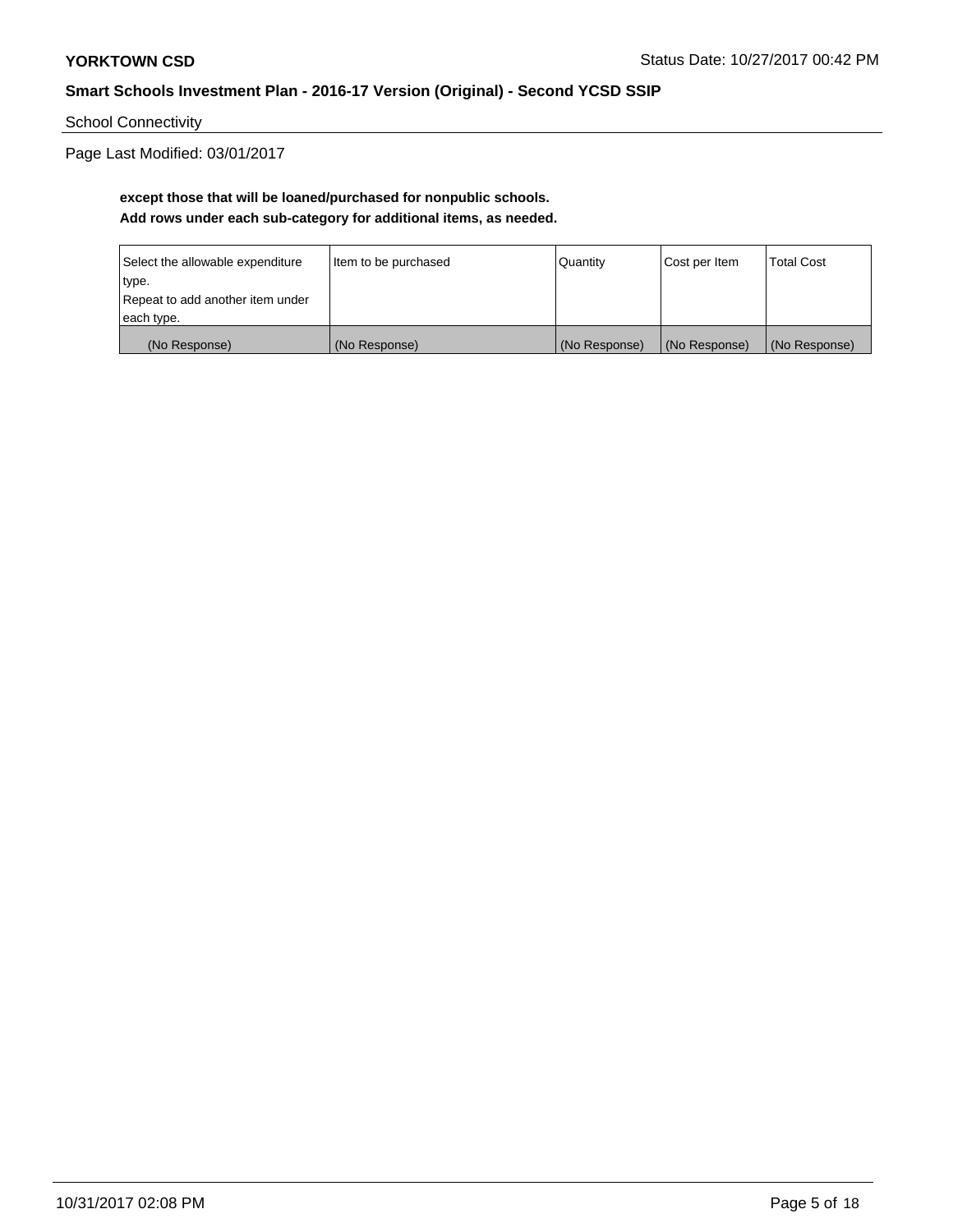Community Connectivity (Broadband and Wireless)

Page Last Modified: 10/27/2017

**1. Describe how you intend to use Smart Schools Bond Act funds for high-speed broadband and/or wireless connectivity projects in the community.**

(No Response)

**2. Please describe how the proposed project(s) will promote student achievement and increase student and/or staff access to the Internet in a manner that enhances student learning and/or instruction outside of the school day and/or school building.**

(No Response)

- **3. Community connectivity projects must comply with all the necessary local building codes and regulations (building and related permits are not required prior to plan submission).**
	- $\Box$  I certify that we will comply with all the necessary local building codes and regulations.
- **4. Please describe the physical location of the proposed investment.**

(No Response)

**5. Please provide the initial list of partners participating in the Community Connectivity Broadband Project, along with their Federal Tax Identification (Employer Identification) number.**

| <b>Project Partners</b> | l Federal ID # |
|-------------------------|----------------|
| (No Response)           | (No Response)  |

**6. If you are submitting an allocation for Community Connectivity, complete this table. Note that the calculated Total at the bottom of the table must equal the Total allocation for this category that you entered in the SSIP Overview overall budget.**

|                                    | Sub-Allocation |
|------------------------------------|----------------|
| Network/Access Costs               | (No Response)  |
| <b>Outside Plant Costs</b>         | (No Response)  |
| <b>Tower Costs</b>                 | (No Response)  |
| <b>Customer Premises Equipment</b> | (No Response)  |
| <b>Professional Services</b>       | (No Response)  |
| Testing                            | (No Response)  |
| <b>Other Upfront Costs</b>         | (No Response)  |
| <b>Other Costs</b>                 | (No Response)  |
| Totals:                            | 0              |

**7. Please detail the type, quantity, per unit cost and total cost of the eligible items under each sub-category. This is especially important for any expenditures listed under the "Other" category. All expenditures must be capital-bond eligible to be reimbursed through the SSBA. If you have any questions, please contact us directly through smartschools@nysed.gov.**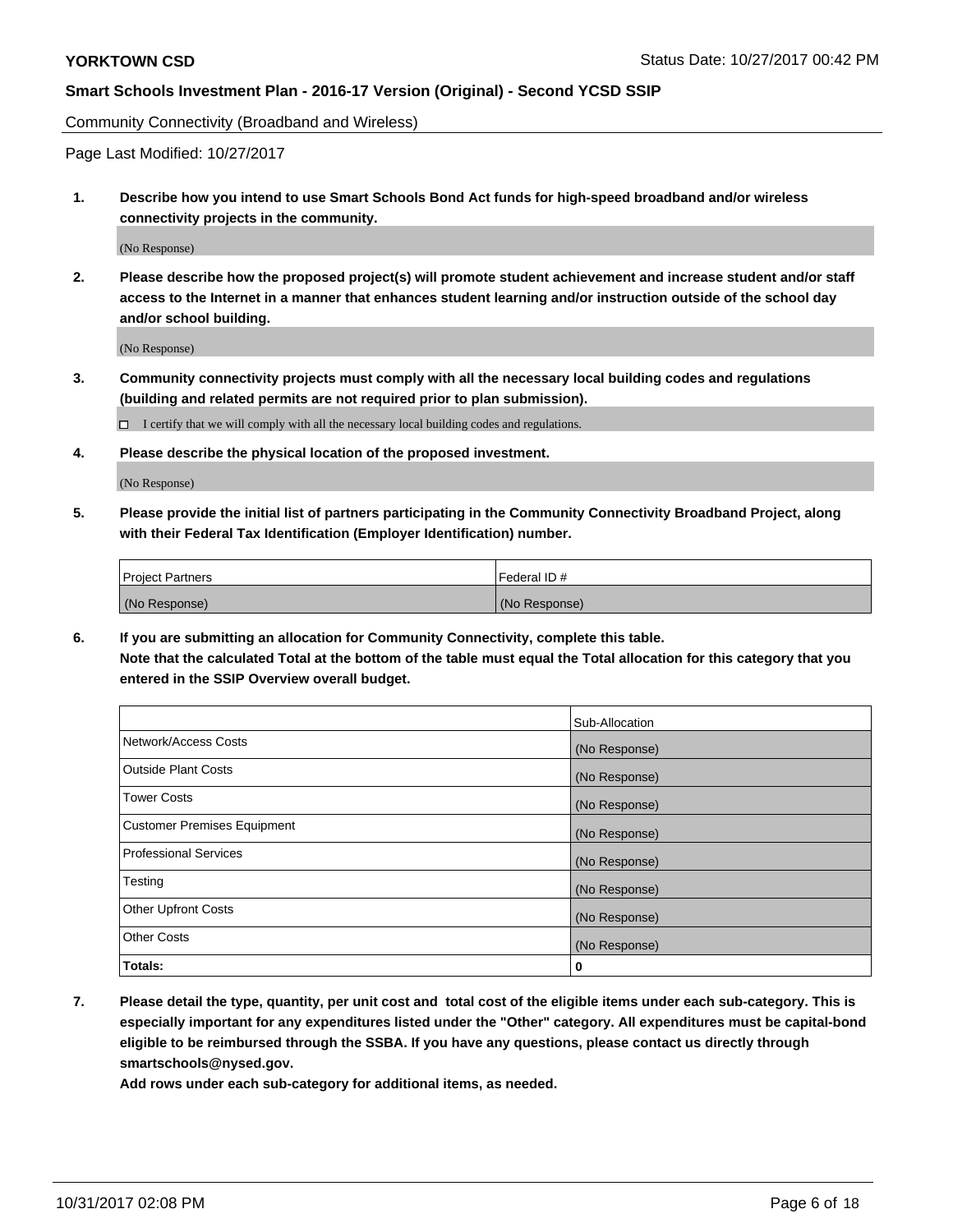Community Connectivity (Broadband and Wireless)

Page Last Modified: 10/27/2017

| Select the allowable expenditure<br>type.<br>Repeat to add another item under | Item to be purchased | Quantity      | Cost per Item | <b>Total Cost</b> |
|-------------------------------------------------------------------------------|----------------------|---------------|---------------|-------------------|
| each type.                                                                    |                      |               |               |                   |
| (No Response)                                                                 | (No Response)        | (No Response) | (No Response) | (No Response)     |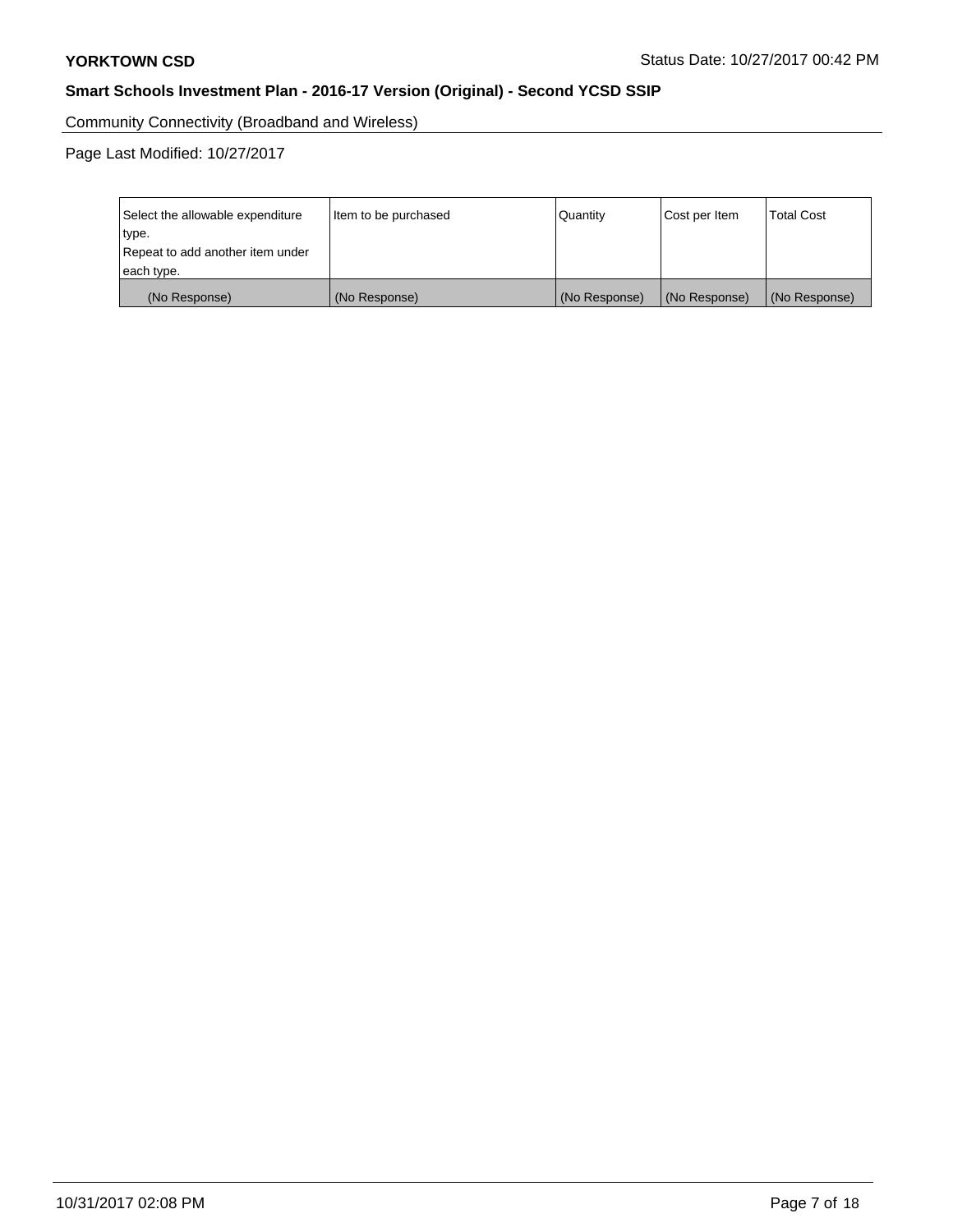### Classroom Learning Technology

Page Last Modified: 10/27/2017

**1. In order for students and faculty to receive the maximum benefit from the technology made available under the Smart Schools Bond Act, their school buildings must possess sufficient connectivity infrastructure to ensure that devices can be used during the school day. Smart Schools Investment Plans must demonstrate that sufficient infrastructure that meets the Federal Communications Commission's 100 Mbps per 1,000 students standard currently exists in the buildings where new devices will be deployed, or is a planned use of a portion of Smart Schools Bond Act funds, or is under development through another funding source.**

**Smart Schools Bond Act funds used for technology infrastructure or classroom technology investments must increase the number of school buildings that meet or exceed the minimum speed standard of 100 Mbps per 1,000 students and staff within 12 months. This standard may be met on either a contracted 24/7 firm service or a "burstable" capability. If the standard is met under the burstable criteria, it must be:**

**1. Specifically codified in a service contract with a provider, and**

**2. Guaranteed to be available to all students and devices as needed, particularly during periods of high demand, such as computer-based testing (CBT) periods.**

**Please describe how your district already meets or is planning to meet this standard within 12 months of plan submission.**

Our district currently exceeds the minimum standard of 100 Mbps per 1,000 students and staff. Since July 2016, we have had a 500 Mbps (megabit per second) Broadband Internet Access Connection to support our 3,465 students.

- **1a. If a district believes that it will be impossible to meet this standard within 12 months, it may apply for a waiver of this requirement, as described on the Smart Schools website. The waiver must be filed and approved by SED prior to submitting this survey.**
	- $\Box$  By checking this box, you are certifying that the school district has an approved waiver of this requirement on file with the New York State Education Department.

#### **2. Connectivity Speed Calculator (Required)**

|                         | I Number of<br><b>Students</b> | Multiply by<br>100 Kbps | Divide by 1000 Current Speed<br>to Convert to<br>Required<br>Speed in Mb | lin Mb | <b>Expected</b><br>Speed to be<br>Attained Within Required<br>12 Months | <b>Expected Date</b><br><b>When</b><br>Speed Will be<br>Met |
|-------------------------|--------------------------------|-------------------------|--------------------------------------------------------------------------|--------|-------------------------------------------------------------------------|-------------------------------------------------------------|
| <b>Calculated Speed</b> | 3,465                          | 346,500                 | 346.5                                                                    | 500    | 500                                                                     | currently met                                               |

**3. If the district wishes to have students and staff access the Internet from wireless devices within the school building, or in close proximity to it, it must first ensure that it has a robust Wi-Fi network in place that has sufficient bandwidth to meet user demand.**

#### **Please describe how you have quantified this demand and how you plan to meet this demand.**

All our buildings are connected via fiber. Our main campus buildings, including the high school and middle school, are connected via district-owned fiber while our 3 elementary schools are connected back to the main campus via leased fiber. We have just completed a total network infrastructure refresh project including all new network switches, routers and UPS's in all our locations. We are in the midst of running dedicated Ethernet cables to every learning space as well as tripling the number of wireless access points. We expect to complete the wiring project and the installation of new wireless access points by Spring, 2017. At that point, we will have reached our goal to provide ubiquitous wireless access to all our users in every space throughout the district. With a robust wired and wireless network in place and more than sufficient bandwidth, we are now ready to expand our mobile learning device inventory (chromebooks, tablets, iPads, laptops) so that every student and staff member has immediate access to a mobile device and the appropriate digital resources to support teaching and learning.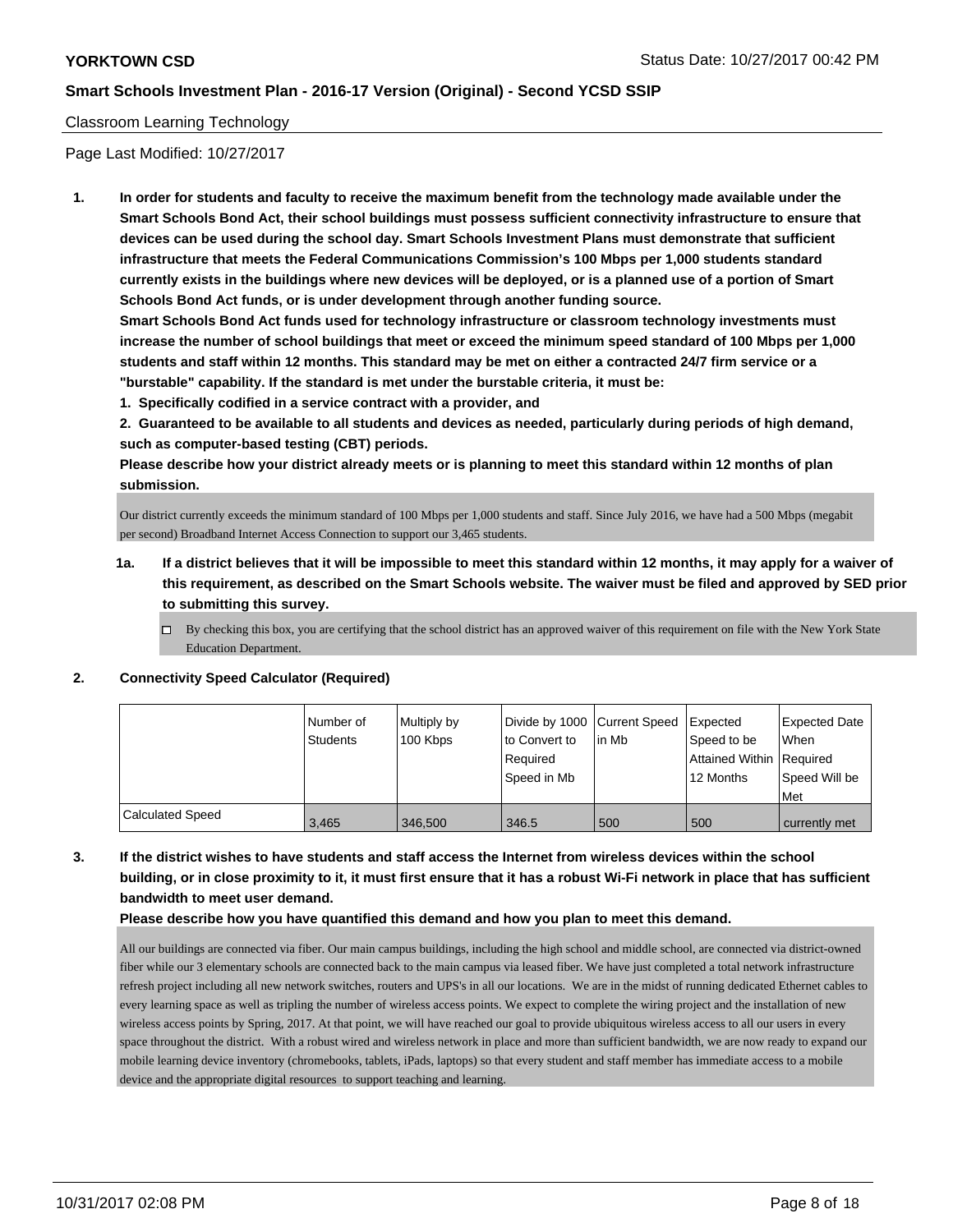### Classroom Learning Technology

Page Last Modified: 10/27/2017

**4. All New York State public school districts are required to complete and submit an Instructional Technology Plan survey to the New York State Education Department in compliance with Section 753 of the Education Law and per Part 100.12 of the Commissioner's Regulations.**

**Districts that include educational technology purchases as part of their Smart Schools Investment Plan must have a submitted and approved Instructional Technology Plan survey on file with the New York State Education Department.**

- By checking this box, you are certifying that the school district has an approved Instructional Technology Plan survey on file with the New York State Education Department.
- **5. Describe the devices you intend to purchase and their compatibility with existing or planned platforms or systems. Specifically address the adequacy of each facility's electrical, HVAC and other infrastructure necessary to install and support the operation of the planned technology.**

We plan to use these SSBA funds to purchase mobile devices and to replace the failing projectors and smartboards in our classrooms. As it is unclear when this SSIP will be approved, we are unsure what the specific model types will be since new technologies are constantly being introduced. As for mobile learning devices, we have found that chromebooks are an excellent solution for the majority of our students and staff. We are a Google platform district and every student and staff member uses the G Suite. We have found the chromebooks to be a natural fit for our district. We intend to increase our chromebook inventory so that we can provide a one-to-one chromebook for all students in grades 3-12. In addition, we intend to provide a mobile device for every K-2 student but as of the writing of this proposal, we are still in discussion about the best choice as new models are frequently introduced. Most likely, we will choose a tablet type device with an interactive touch screen for our youngest learners. We will explore both interactive touch-screen chromebooks as well as iPads for the K-2 population.

All our classrooms have been outfitted with smartboards for almost 10 years. Most of our teachers are extremely fluent in the use of interactive technology and have come to rely heavily on it for daily instruction. As the older projectors and smartboards fail, we need to replace them as quickly as possible so that class disruption is kept to a minimum. We plan to use a portion of the SSBA funds to replace this failing equipment with either interactive screens, projectors or in some learning spaces, a large screen TV. There are numerous options available from a variety of sources. We will make the final decision as to the best solution when we are close to actually making the purchase.

All of our buildings' electrical and HVAC systems are up-to-date and well managed. In addition, we have a substantial security system in place. Our human infrastructure that supports the technology and facilities is also top-notch. Our district has a strong and long-standing commitment to providing a modern, comfortable and safe physical environment as well as a robust digital learning environment for our staff and students.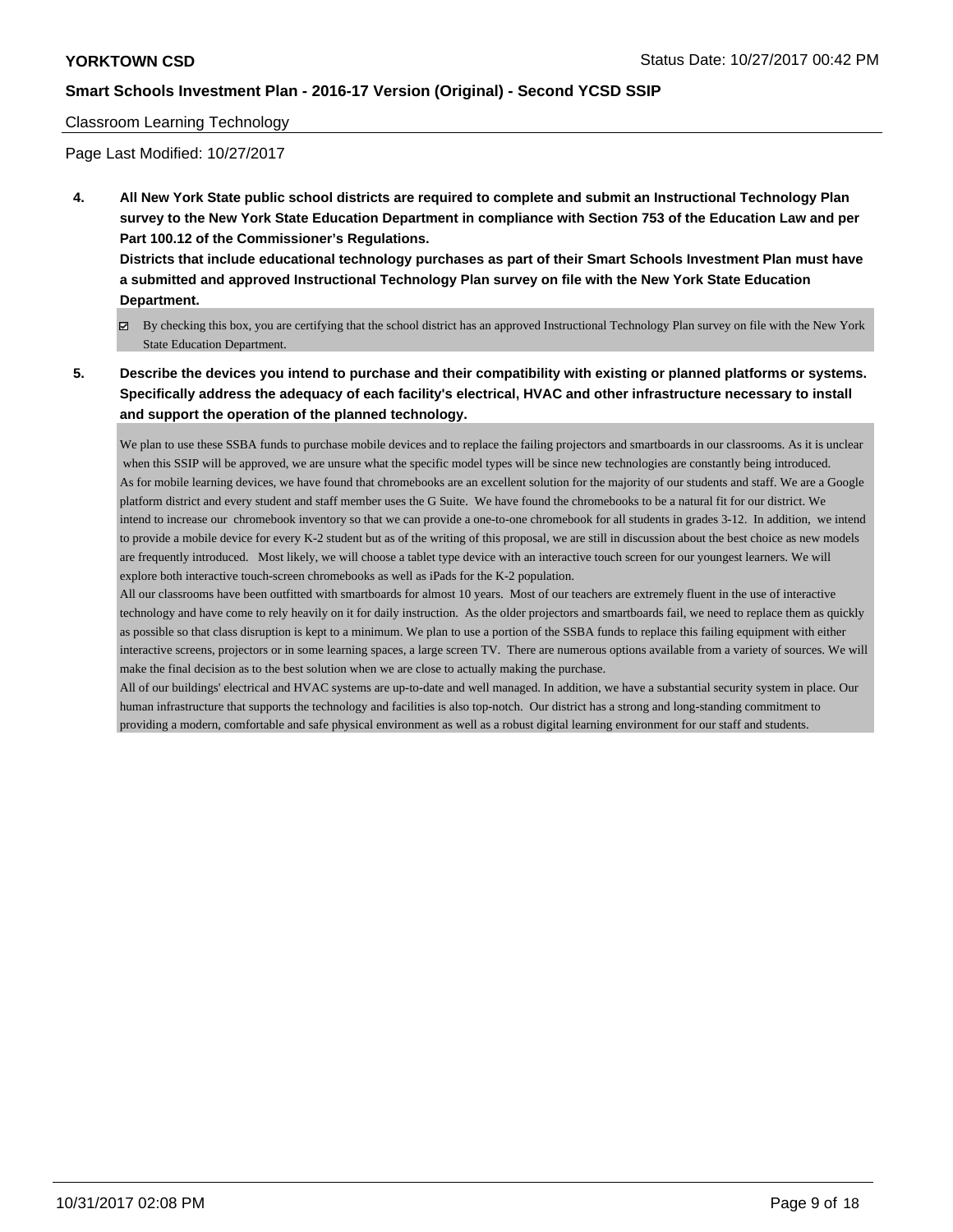### Classroom Learning Technology

Page Last Modified: 10/27/2017

- **6. Describe how the proposed technology purchases will:**
	- **> enhance differentiated instruction;**
	- **> expand student learning inside and outside the classroom;**
	- **> benefit students with disabilities and English language learners; and**
	- **> contribute to the reduction of other learning gaps that have been identified within the district.**

**The expectation is that districts will place a priority on addressing the needs of students who struggle to succeed in a rigorous curriculum. Responses in this section should specifically address this concern and align with the district's Instructional Technology Plan (in particular Question 2 of E. Curriculum and Instruction: "Does the district's instructional technology plan address the needs of students with disabilities to ensure equitable access to instruction, materials and assessments?" and Question 3 of the same section: "Does the district's instructional technology plan address the provision of assistive technology specifically for students with disabilities to ensure access to and participation in the general curriculum?"**

We believe that the appropriate technology, when used under the direction of a qualified educator, will serve to stimulate student engagement and increase student achievement. The wealth of digital tools available to assist students continues to grow. These digital tools offer greater opportunities for differentiated instruction for all students including General Education students, Students With Disabilities, English language learners, etc. In addition, we must prepare all students to succeed in an increasingly digital world. It is only through the day to day experiences of researching, collaborating, creating and communicating digitally, that our students gain the necessary digital fluency to succeed in college and career. As our teachers become more and more fluent with digital tools, they are better equipped to identify ways in which individual student needs can be met through technology. Teacher decision making within the universal design for learning framework is critical in regards to determining how technology can be used to meet the goals of all learners. Our Special Education staff, as well as our General Education teachers, receive ongoing professional development in the latest technology tools. The widespread use of the Google platform by our staff and students provides everyone with access to their content from any location or device. Students can begin work on a project in school and easily continue that work from home. The Google platform offers more opportunities for our struggling students to work collaboratively with their teachers and their peers. Beginning at the 6th grade level, we offer all our students access to a mobile device 24/7. This teaches responsibility and ownership.

We are also taking advantage of the powerful digital assessment tools that are available to educators. All K-9 students are given the Star Renaissance reading and math online assessments throughout the year. Teachers can immediately see the results and use that data to pinpoint specific strengths and weaknesses in the students. The teachers continue to receive ongoing support in understanding how to analyze the results of these assessments and if necessary modify their teaching approach. Most of our students have become very comfortable taking online assessments. This acquired comfort will help them when the move to online state assessments becomes standard practice.

Our ELL students use Google Translate, text-to-speech programs, Pimsleur and Rosetta Stone. These applications enhance vocabulary development and build fluency. With the availability of Smart Schools funds, our district will be able to increase access to these applications as well as provide access to mobile devices. The availability of mobile devices provides a more natural and immediate access to tools that support audio and visual learning.

Our students with disabilities are active users of iPads along with the following apps:

Sight Words-An Early Reading & Spelling App Letter School-Learn to write letters and numbers Go Talk Now Touch Chat HD-AAC with WordPower Social Skill Builder: My School Day Social Norms School of Multi-Step Directions Magical Concepts Word SLapPs Vocabulary Speech FlipBook Standard-Articulation Say It Again! Fun With Directions Tiga Talk Speech Therapy Games Speech Tutor Reading Comprehension Camp Verb Quest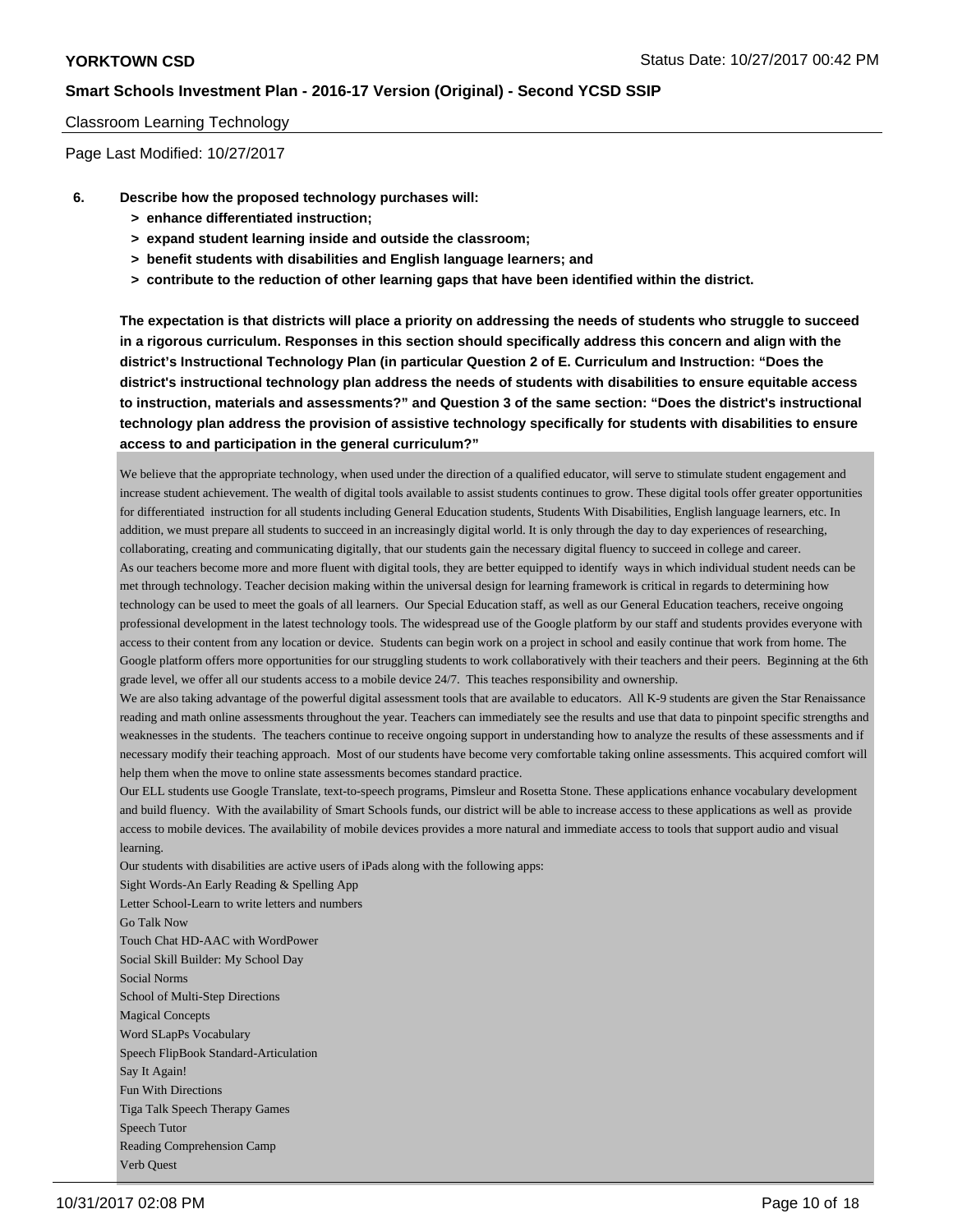### Classroom Learning Technology

### Page Last Modified: 10/27/2017

| <b>Language Empires</b>                                    |
|------------------------------------------------------------|
| Is that Silly?                                             |
| Describe it to me                                          |
| <b>Conversation Builder Teen</b>                           |
| Just Say It!                                               |
| Fractions App by Tap to Learn                              |
| <b>Auditory WOrkout</b>                                    |
| <b>Tiny Fractions</b>                                      |
| Injini: Child Development Game SUite                       |
| <b>TOBY Autism Therapy</b>                                 |
| <b>GoTalk Now</b>                                          |
| Teach Me 3rd and 2nd grade                                 |
| Speech with Milo                                           |
| <b>Articulation Station Pro</b>                            |
| <b>Speech Squares</b>                                      |
| <b>Auditory Processing Studio</b>                          |
| Pocket Artic                                               |
| <b>Auditory WOrkout</b>                                    |
| <b>Speech Tutor</b>                                        |
| ArtikPox                                                   |
| Wh QUestio nCards                                          |
| <b>AR Flashcards</b>                                       |
| Proloquo2Go-Symbol-based AAC                               |
| One Minute Reader Levels 1-3                               |
| Pictello                                                   |
| In addition, Lexia, Earobics and ProLoQuo are widely used. |

# **7. Where appropriate, describe how the proposed technology purchases will enhance ongoing communication with parents and other stakeholders and help the district facilitate technology-based regional partnerships, including distance learning and other efforts.**

Our focus is to promote collaboration among parents, school staff and the community at large through ongoing, interactive communication that informs all stakeholders about key initiatives and programs, future plans and current accomplishments. Our method is to reach people where they seek information using multiple platforms which include e-mail, online pages and social media postings. For many years, Yorktown has supported a variety of digital tools to enhance communication with parents, students and the larger community. In addition to the district, school buildings, departments and individual teacher websites, more and more staff members use social media to broadcast school events, emergency notices and examples of student achievements. Also,we introduced a district app that is available to anyone to use on their phones and other mobile devices. Our rich digital learning environment has fostered the growth of digitally savvy students, teachers, support staff and administrators. We are regular users of webinars, Google hangouts and YouTube videos to learn from colleagues and students in neighboring districts as well as around the world.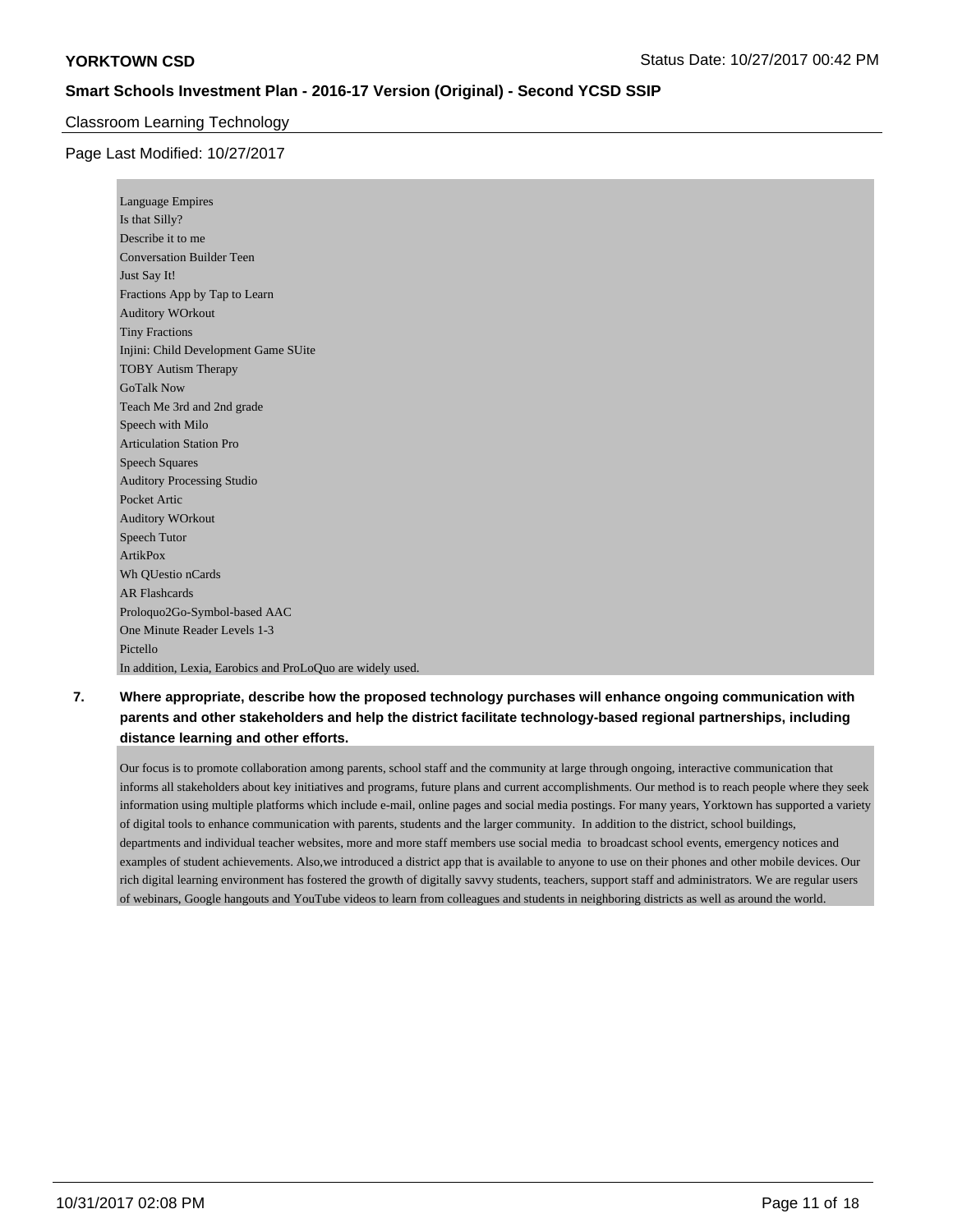### Classroom Learning Technology

Page Last Modified: 10/27/2017

**8. Describe the district's plan to provide professional development to ensure that administrators, teachers and staff can employ the technology purchased to enhance instruction successfully.**

**Note: This response should be aligned and expanded upon in accordance with your district's response to Question 1 of F. Professional Development of your Instructional Technology Plan: "Please provide a summary of professional development offered to teachers and staff, for the time period covered by this plan, to support technology to enhance teaching and learning. Please include topics, audience and method of delivery within your summary."**

Yorktown's professional development plan addresses the district goals and the Superintendent's Action Plan to assist in the attainment of the curriculum and instruction goals. We continually strive to improve the caliber, content and assessment of instruction through the regular renewal of curriculum and pedagogy to ensure increased rigor through an articulated and relevant K-12 curriculum. Our Professional Development process includes a needs assessment, followed by the delivery of the staff development offering which then is evaluated for effectiveness. Our teachers model lifelong learning through participation in content based professional development in technology. Ongoing exposure to best practices in educational technology for teaching and learning, personal productivity and communication combine with practical experiences to create innovative learning environments.

Some examples of the many professional development offerings provided to our teachers are:

- Ongoing partnership with the Boces LHRIC Model schools team to offer in building support to teachers in the use of the latest digital tools
- Under the direction of a Boces Model Schools facilitator, our teachers and administrators work in cohorts for a period of time to focus on a particular district initiative. These include: project based learning activities, applying "Design Thinking" in the K-3 classroom, a coding introduction for elementary teachers, developing STEAM activities, etc.
- The sharing of best practices at faculty and grade level meetings
- Use of staff development days and required after-school time
- Under the direction of a Boces facilitator, provide teachers and administrators with the tools to analyze student data assessments and how to modify instructional strategies based on the analysis.
- Building and district-wide study groups
- Professional development Committee meetings
- Building and district-wide RTI teams and workshops
- Technology Department trainings
- Online trainings and webinars
- Our staff development team plans, develops and coordinates in-house courses through the Teacher Center
- Visits to other districts and attendance at regional conferences
- **9. Districts must contact the SUNY/CUNY teacher preparation program that supplies the largest number of the district's new teachers to request advice on innovative uses and best practices at the intersection of pedagogy and educational technology.**
	- By checking this box, you certify that you have contacted the SUNY/CUNY teacher preparation program that supplies the largest number of your new teachers to request advice on these issues.
	- **9a. Please enter the name of the SUNY or CUNY Institution that you contacted.**

SUNY Albany

**9b. Enter the primary Institution phone number.**

518-442-5022

**9c. Enter the name of the contact person with whom you consulted and/or will be collaborating with on innovative uses of technology and best practices.**

Robert L. Brangert-Drowns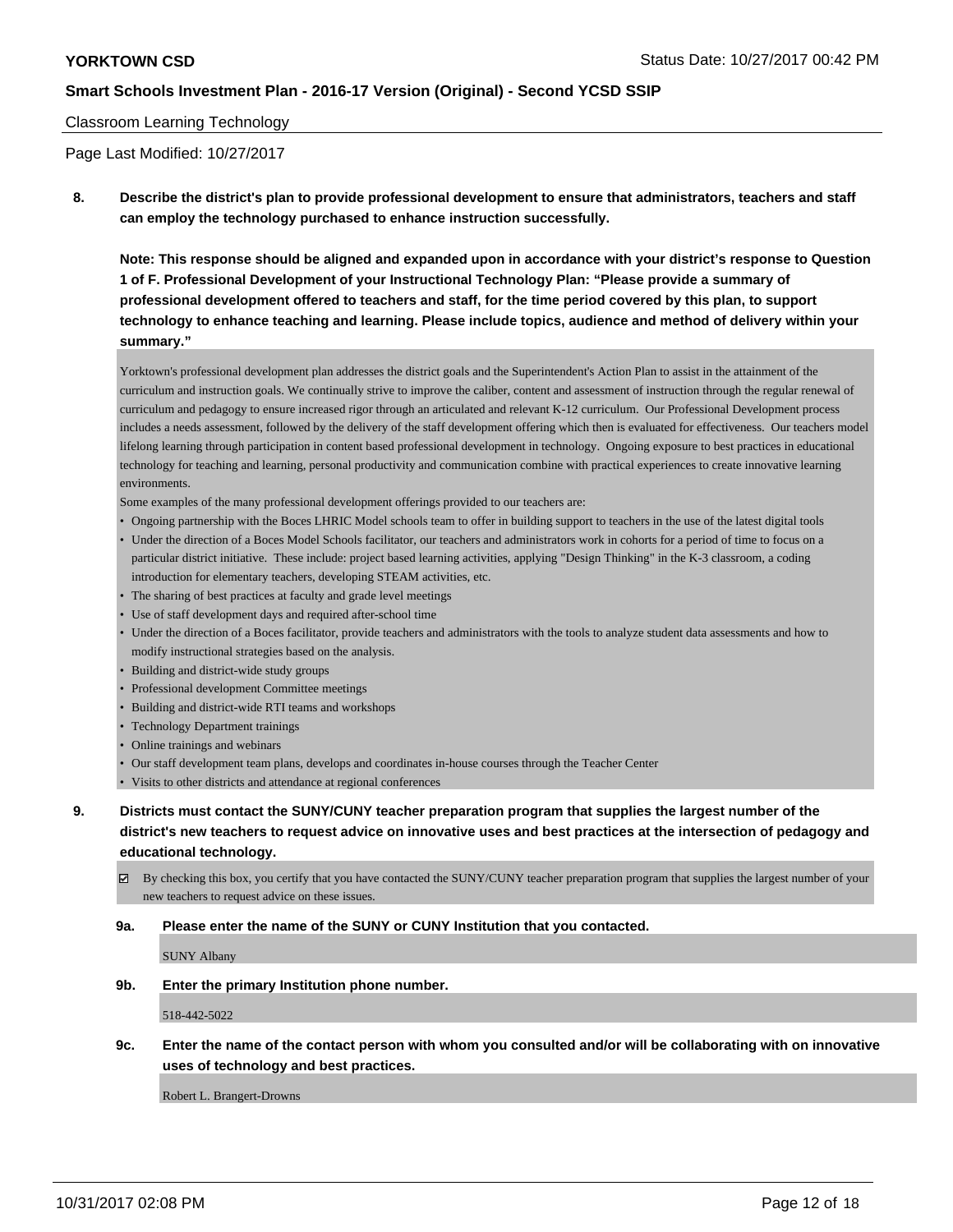#### Classroom Learning Technology

Page Last Modified: 10/27/2017

**10. A district whose Smart Schools Investment Plan proposes the purchase of technology devices and other hardware must account for nonpublic schools in the district.**

**Are there nonpublic schools within your school district?**

Yes

 $\hfill \square$  No

**10a. Describe your plan to loan purchased hardware to nonpublic schools within your district. The plan should use your district's nonpublic per-student loan amount calculated below, within the framework of the guidance. Please enter the date by which nonpublic schools must request classroom technology items. Also, specify in your response the devices that the nonpublic schools have requested, as well as in the in the Budget and the Expenditure Table at the end of the page.**

According to the SED website, we have 5 nonpublic schools located within our boundaries. In addition to posting all our Smart Schools information on our website, we have personally reached out to each of the 5 schools to discuss the proposed Smart Schools Investment Plan and the opportunity available to these schools to obtain classroom technology. It is expected that most of the 5 schools will take advantage of this opportunity to obtain additional classroom technology. Since it is unclear as to when this Smart Schools Investment Plan would be approved, they are unsure as to the specific types of classroom technology devices they plan to purchase. Based on our discussions, most would like to obtain (borrow) mobile devices, such as chromebooks, iPads, laptops, etc. The specific type and model will be decided at the time of purchase.

Yorktown complies with state and federal regulations regarding programs that include the participation of nonpublic schools in our geographical district boundaries. At this time the BOE has established that every school year, no later than June 15, nonpublic schools need to request for any loan of technology purchases under the Smart School Bond Act funding opportunity. The application form is a simple letter addressed to our School Business Official with a copy to our Director of Technology indicating the technology selected, commitment to abide by regulations and legal provisions to protect the children's access and exposure, as well as the instructional impact for the students.

Once received, these requests will be processed in order of receipt and procured accordingly up to the SSBA allocation calculated via the NYSED formula for the loan of Classroom Learning Technology devices to nonpublic schools in our district.

- **10b. A final Smart Schools Investment Plan cannot be approved until school authorities have adopted regulations specifying the date by which requests from nonpublic schools for the purchase and loan of Smart Schools Bond Act classroom technology must be received by the district.**
	- $\boxtimes$  By checking this box, you certify that you have such a plan and associated regulations in place that have been made public.

### **11. Nonpublic Classroom Technology Loan Calculator**

**The Smart Schools Bond Act provides that any Classroom Learning Technology purchases made using Smart Schools funds shall be lent, upon request, to nonpublic schools in the district. However, no school district shall be required to loan technology in amounts greater than the total obtained and spent on technology pursuant to the Smart Schools Bond Act and the value of such loan may not exceed the total of \$250 multiplied by the nonpublic school enrollment in the base year at the time of enactment. See:**

**http://www.p12.nysed.gov/mgtserv/smart\_schools/docs/Smart\_Schools\_Bond\_Act\_Guidance\_04.27.15\_Final.pdf.**

|                                       | 1. Classroom   | l 2. Public  | l 3. Nonpublic | l 4. Sum of | 15. Total Per | l 6. Total     |
|---------------------------------------|----------------|--------------|----------------|-------------|---------------|----------------|
|                                       | Technology     | l Enrollment | Enrollment     | Public and  | Pupil Sub-    | Nonpublic Loan |
|                                       | Sub-allocation | $(2014-15)$  | $(2014-15)$    | l Nonpublic | allocation    | Amount         |
|                                       |                |              |                | Enrollment  |               |                |
| Calculated Nonpublic Loan<br>l Amount | 763.102        | 3.440        | 586            | 4,026       | 190           | 111.340        |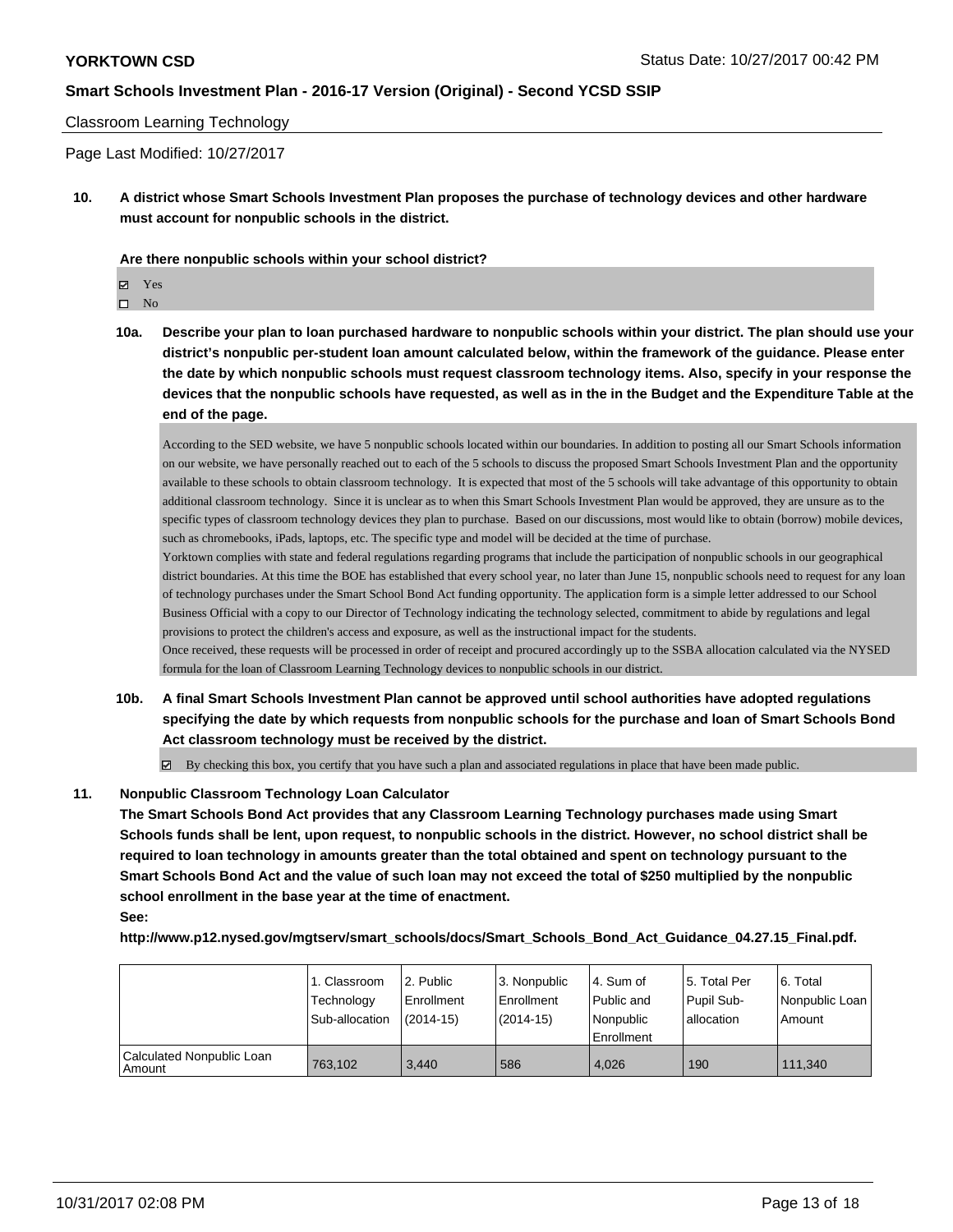Classroom Learning Technology

Page Last Modified: 10/27/2017

**12. To ensure the sustainability of technology purchases made with Smart Schools funds, districts must demonstrate a long-term plan to maintain and replace technology purchases supported by Smart Schools Bond Act funds. This sustainability plan shall demonstrate a district's capacity to support recurring costs of use that are ineligible for Smart Schools Bond Act funding such as device maintenance, technical support, Internet and wireless fees, maintenance of hotspots, staff professional development, building maintenance and the replacement of incidental items. Further, such a sustainability plan shall include a long-term plan for the replacement of purchased devices and equipment at the end of their useful life with other funding sources.**

 $\boxtimes$  By checking this box, you certify that the district has a sustainability plan as described above.

**13. Districts must ensure that devices purchased with Smart Schools Bond funds will be distributed, prepared for use, maintained and supported appropriately. Districts must maintain detailed device inventories in accordance with generally accepted accounting principles.**

By checking this box, you certify that the district has a distribution and inventory management plan and system in place.

**14. If you are submitting an allocation for Classroom Learning Technology complete this table. Note that the calculated Total at the bottom of the table must equal the Total allocation for this category that you entered in the SSIP Overview overall budget.**

|                         | Sub-Allocation |
|-------------------------|----------------|
| Interactive Whiteboards | 200,000        |
| Computer Servers        | l 0            |
| Desktop Computers       | l 0            |
| <b>Laptop Computers</b> | 428,250        |
| <b>Tablet Computers</b> | 23,512         |
| <b>Other Costs</b>      | 111,340        |
| Totals:                 | 763,102        |

**15. Please detail the type, quantity, per unit cost and total cost of the eligible items under each sub-category. This is especially important for any expenditures listed under the "Other" category. All expenditures must be capital-bond eligible to be reimbursed through the SSBA. If you have any questions, please contact us directly through smartschools@nysed.gov.**

**Please specify in the "Item to be Purchased" field which specific expenditures and items are planned to meet the district's nonpublic loan requirement, if applicable.**

**NOTE: Wireless Access Points that will be loaned/purchased for nonpublic schools should ONLY be included in this category, not under School Connectivity, where public school districts would list them. Add rows under each sub-category for additional items, as needed.**

| Select the allowable expenditure | Item to be Purchased                    | Quantity | Cost per Item | <b>Total Cost</b> |
|----------------------------------|-----------------------------------------|----------|---------------|-------------------|
| type.                            |                                         |          |               |                   |
| Repeat to add another item under |                                         |          |               |                   |
| each type.                       |                                         |          |               |                   |
| <b>Laptop Computers</b>          | Dell Chromebook 11s                     | 1,713    | 250           | 428,250           |
| <b>Tablet Computers</b>          | Apple iPads (10 pack)                   | 8        | 2,939         | 23,512            |
| Interactive Whiteboards          | <b>Sharp Interactive Displays</b>       | 50       | 4,000         | 200,000           |
| <b>Other Costs</b>               | <b>Undecided Nonpublic Expenditures</b> |          | 111,340       | 111,340           |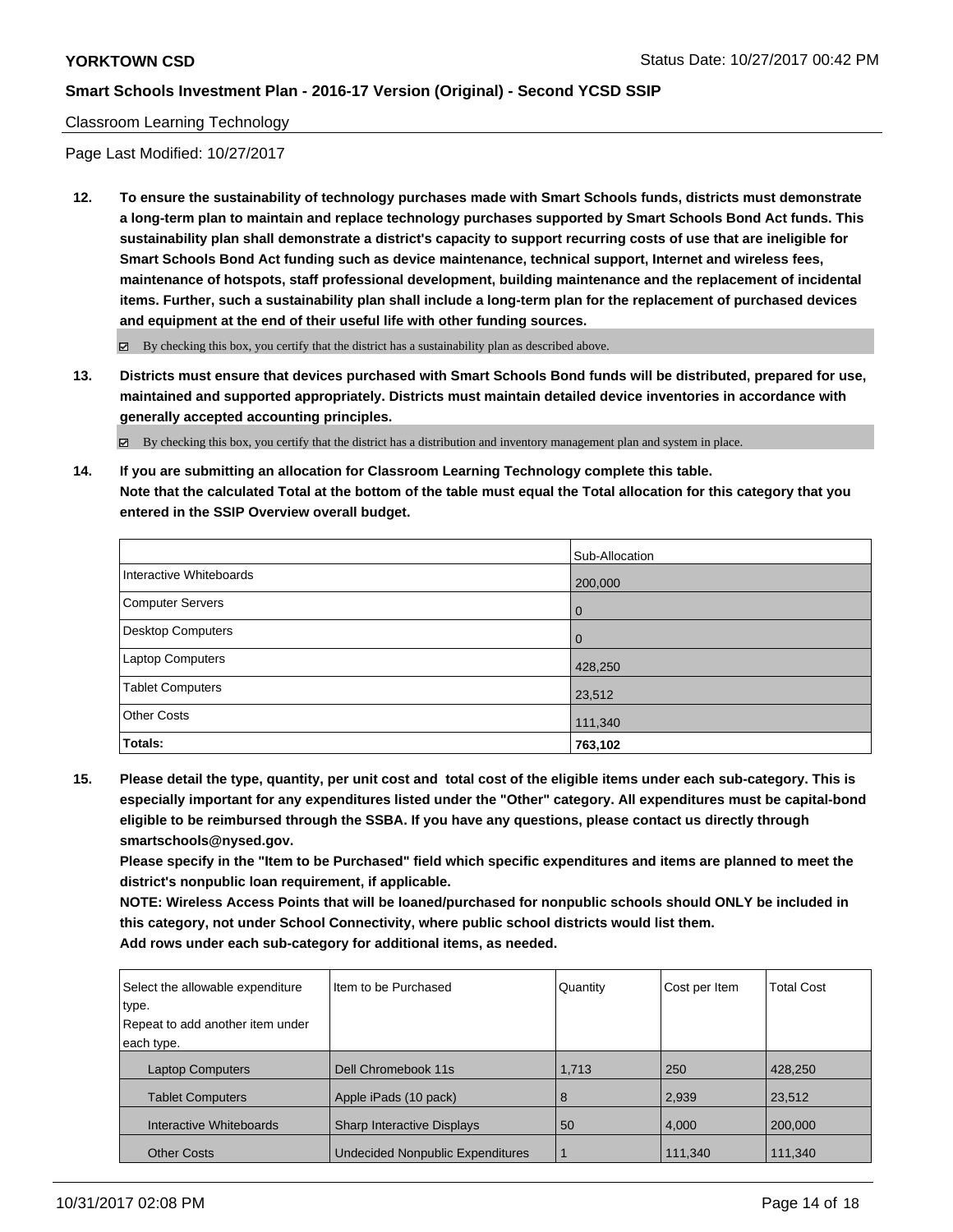#### Pre-Kindergarten Classrooms

Page Last Modified: 07/21/2017

**1. Provide information regarding how and where the district is currently serving pre-kindergarten students and justify the need for additional space with enrollment projections over 3 years.**

(No Response)

- **2. Describe the district's plan to construct, enhance or modernize education facilities to accommodate prekindergarten programs. Such plans must include:**
	- **Specific descriptions of what the district intends to do to each space;**
	- **An affirmation that pre-kindergarten classrooms will contain a minimum of 900 square feet per classroom;**
	- **The number of classrooms involved;**
	- **The approximate construction costs per classroom; and**
	- **Confirmation that the space is district-owned or has a long-term lease that exceeds the probable useful life of the improvements.**

(No Response)

**3. Smart Schools Bond Act funds may only be used for capital construction costs. Describe the type and amount of additional funds that will be required to support ineligible ongoing costs (e.g. instruction, supplies) associated with any additional pre-kindergarten classrooms that the district plans to add.**

(No Response)

**4. All plans and specifications for the erection, repair, enlargement or remodeling of school buildings in any public school district in the State must be reviewed and approved by the Commissioner. Districts that plan capital projects using their Smart Schools Bond Act funds will undergo a Preliminary Review Process by the Office of Facilities Planning.**

**Please indicate on a separate row each project number given to you by the Office of Facilities Planning.**

| Project Number |  |
|----------------|--|
| (No Response)  |  |

**5. If you have made an allocation for Pre-Kindergarten Classrooms, complete this table.**

**Note that the calculated Total at the bottom of the table must equal the Total allocation for this category that you entered in the SSIP Overview overall budget.**

|                                          | Sub-Allocation |
|------------------------------------------|----------------|
| Construct Pre-K Classrooms               | (No Response)  |
| Enhance/Modernize Educational Facilities | (No Response)  |
| <b>Other Costs</b>                       | (No Response)  |
| <b>Totals:</b>                           | 0              |

**6. Please detail the type, quantity, per unit cost and total cost of the eligible items under each sub-category. This is especially important for any expenditures listed under the "Other" category. All expenditures must be capital-bond eligible to be reimbursed through the SSBA. If you have any questions, please contact us directly through smartschools@nysed.gov.**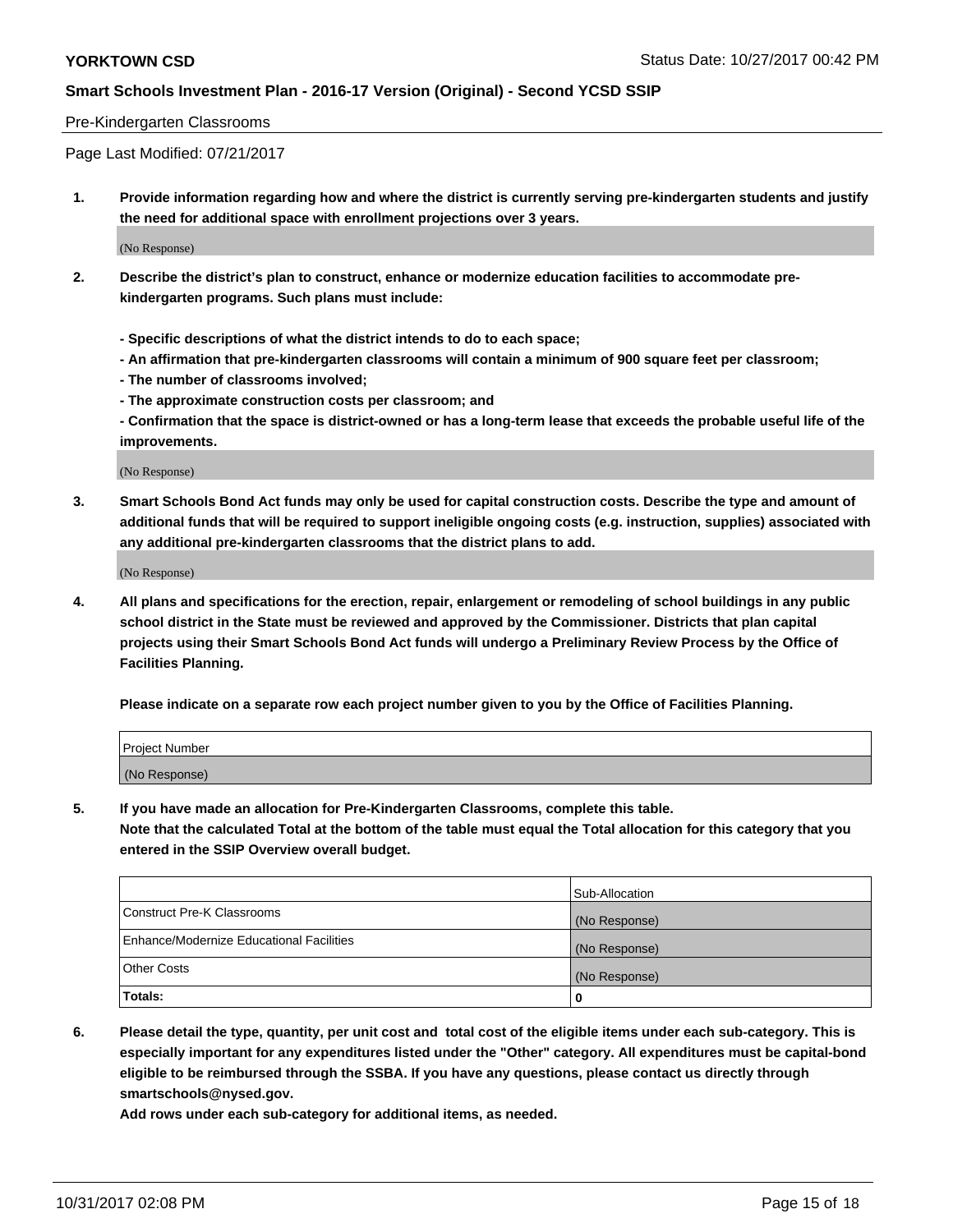# Pre-Kindergarten Classrooms

Page Last Modified: 07/21/2017

| Select the allowable expenditure | Item to be purchased | Quantity      | Cost per Item | <b>Total Cost</b> |
|----------------------------------|----------------------|---------------|---------------|-------------------|
| type.                            |                      |               |               |                   |
| Repeat to add another item under |                      |               |               |                   |
| each type.                       |                      |               |               |                   |
| (No Response)                    | (No Response)        | (No Response) | (No Response) | (No Response)     |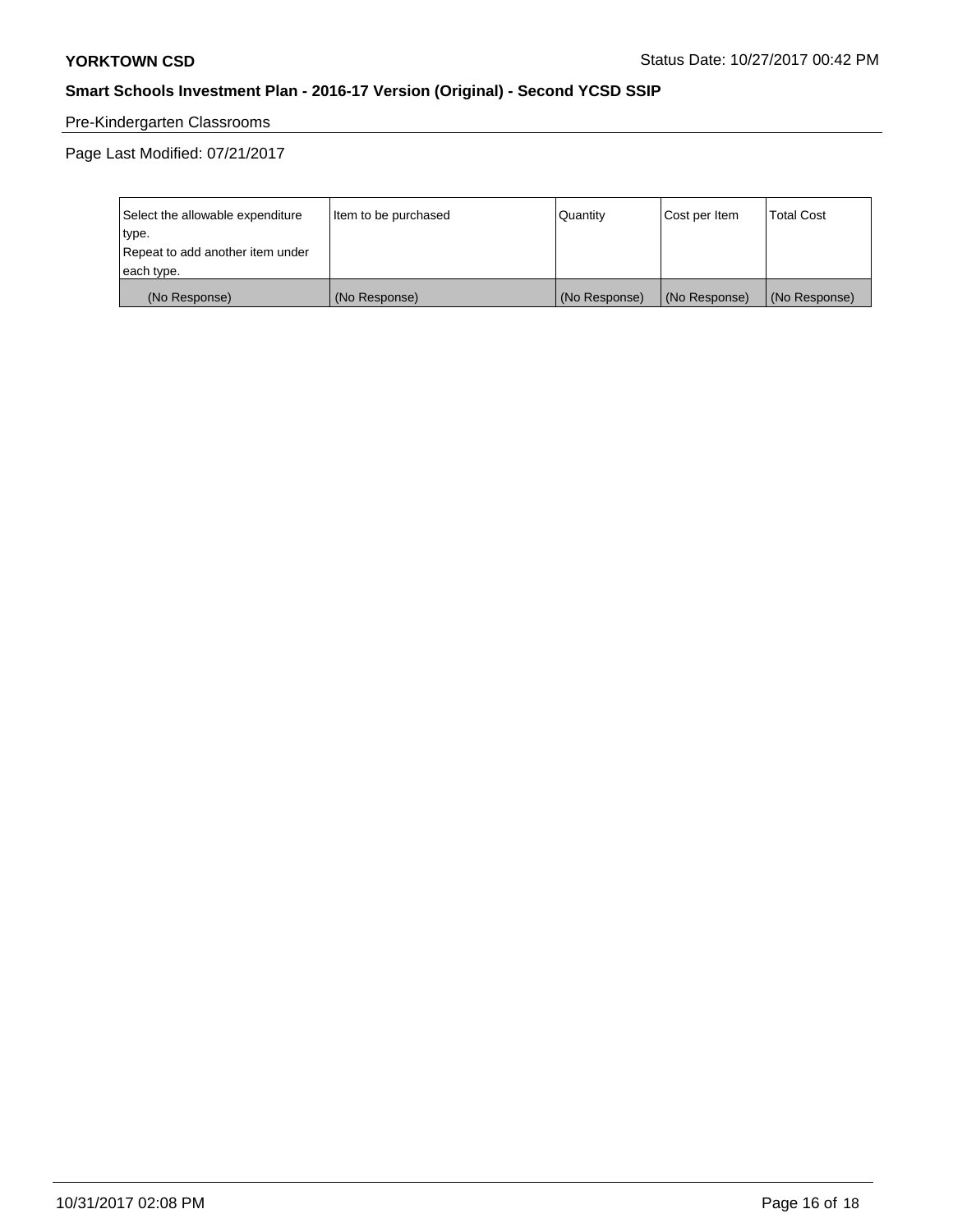Replace Transportable Classrooms

Page Last Modified: 09/01/2017

**1. Describe the district's plan to construct, enhance or modernize education facilities to provide high-quality instructional space by replacing transportable classrooms.**

(No Response)

**2. All plans and specifications for the erection, repair, enlargement or remodeling of school buildings in any public school district in the State must be reviewed and approved by the Commissioner. Districts that plan capital projects using their Smart Schools Bond Act funds will undergo a Preliminary Review Process by the Office of Facilities Planning.**

**Please indicate on a separate row each project number given to you by the Office of Facilities Planning.**

| <b>Project Number</b> |  |
|-----------------------|--|
| (No Response)         |  |

**3. For large projects that seek to blend Smart Schools Bond Act dollars with other funds, please note that Smart Schools Bond Act funds can be allocated on a pro rata basis depending on the number of new classrooms built that directly replace transportable classroom units.**

**If a district seeks to blend Smart Schools Bond Act dollars with other funds describe below what other funds are being used and what portion of the money will be Smart Schools Bond Act funds.**

(No Response)

**4. If you have made an allocation for Replace Transportable Classrooms, complete this table. Note that the calculated Total at the bottom of the table must equal the Total allocation for this category that you entered in the SSIP Overview overall budget.**

|                                                | Sub-Allocation |
|------------------------------------------------|----------------|
| Construct New Instructional Space              | (No Response)  |
| Enhance/Modernize Existing Instructional Space | (No Response)  |
| <b>Other Costs</b>                             | (No Response)  |
| Totals:                                        | 0              |

**5. Please detail the type, quantity, per unit cost and total cost of the eligible items under each sub-category. This is especially important for any expenditures listed under the "Other" category. All expenditures must be capital-bond eligible to be reimbursed through the SSBA. If you have any questions, please contact us directly through smartschools@nysed.gov.**

| Select the allowable expenditure<br>type.      | lltem to be purchased | Quantity      | Cost per Item | <b>Total Cost</b> |
|------------------------------------------------|-----------------------|---------------|---------------|-------------------|
| Repeat to add another item under<br>each type. |                       |               |               |                   |
| (No Response)                                  | (No Response)         | (No Response) | (No Response) | (No Response)     |